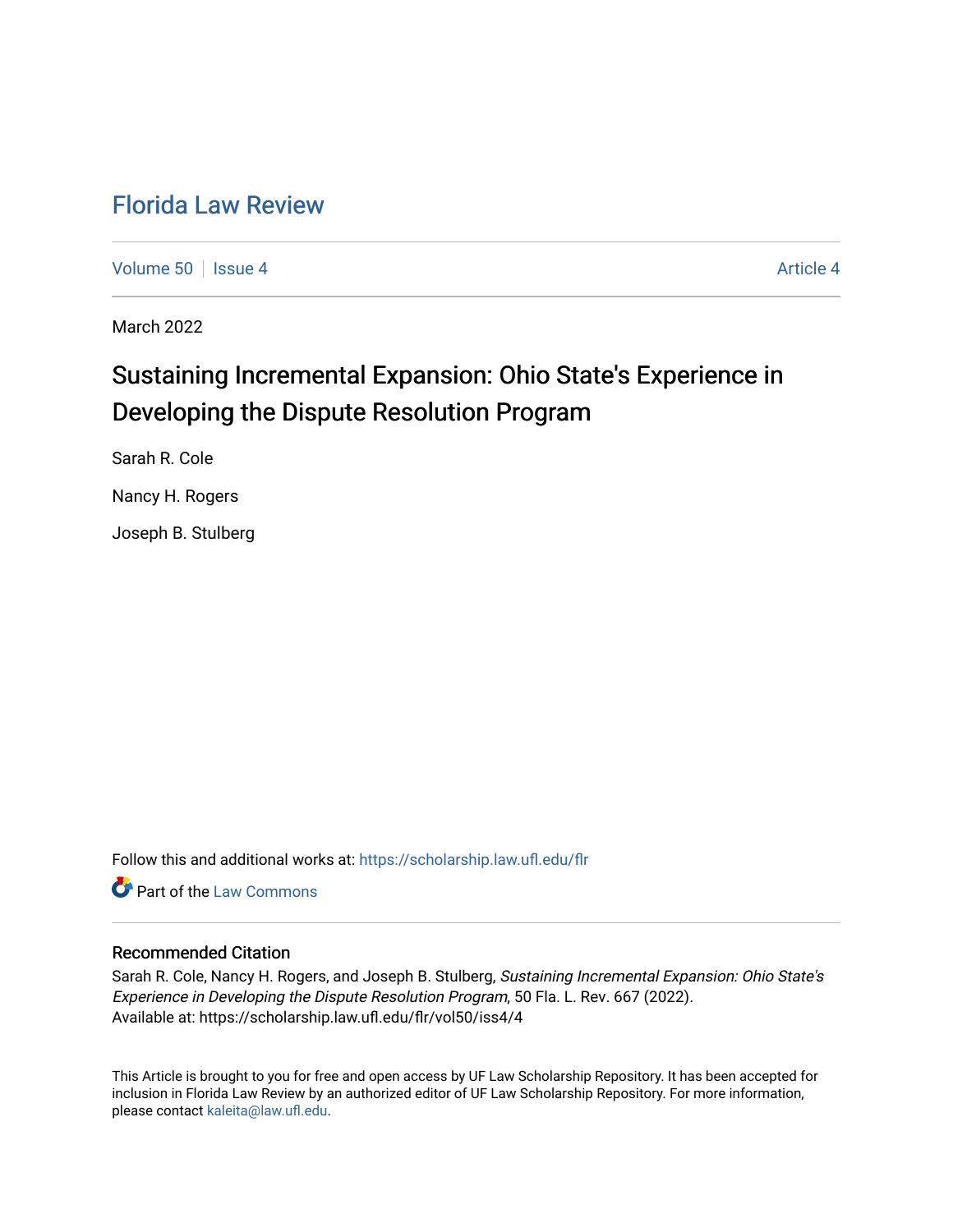# **SUSTAINING** INCREMENTAL EXPANSION: OHIO **STATE'S** EXPERIENCE IN DEVELOPING THE DISPUTE RESOLUTION **CURRICULUM**

# *Sarah Rudolph Cole'*

*Nancy H. Rogers\*\**

*Joseph B. Stulberg\*\*\**

| INTRODUCTION $\ldots \ldots \ldots \ldots \ldots \ldots \ldots \ldots \ldots \ldots \ldots \ldots \ldots$ |                                                                                       |
|-----------------------------------------------------------------------------------------------------------|---------------------------------------------------------------------------------------|
|                                                                                                           | I. WHY EXPAND THE DISPUTE RESOLUTION                                                  |
|                                                                                                           | II. FITTING DISPUTE RESOLUTION CURRICULUM<br>WITHIN OTHER LAW SCHOOL INITIATIVES  671 |
|                                                                                                           | III. CHANNELING LAW SCHOOL CHANGE  673                                                |
|                                                                                                           |                                                                                       |
|                                                                                                           |                                                                                       |

# **INTRODUCTION**

Fifteen years ago, only a handful of American law schools offered dispute resolution courses.' **By 1989,** nearly all American law schools

\* Sarah Rudolph Cole is Associate Professor of Law at Ohio State University College of Law.

\*\*\* Joseph B. Stulberg is Professor of Law at Ohio State University College of Law.

*1. See* Frank E.A. Sander, *Alternative Dispute Resolution in the Law School Curriculum: Opportunities and Obstacles,* **34J.** LEGALEDUc. 229,231 (1984) (estimating about a dozen dispute resolution courses were then being offered in law schools); *see also generally* SPECIALCOMM. ON ALTERNATivEMETHODS oFDisPurEREsouTroN, ABA, 1983 LAWSCHOOLDIRECTORYOFDISPUTE RESOLUTION SERVICES (1983) (listing some dispute resolution efforts in 47 law schools).

<sup>\*\*</sup> Nancy H. Rogers is the Joseph S. Platt-Porter, Wright, Morris & Arthur Professor of Law at Ohio State University College of Law.

The authors express their gratitude to Arthur Greenbaum and Gregory H. Williams for their comments, to Emily Haynes for her able research assistance, and to Trina Lott for her fine secretarial assistance.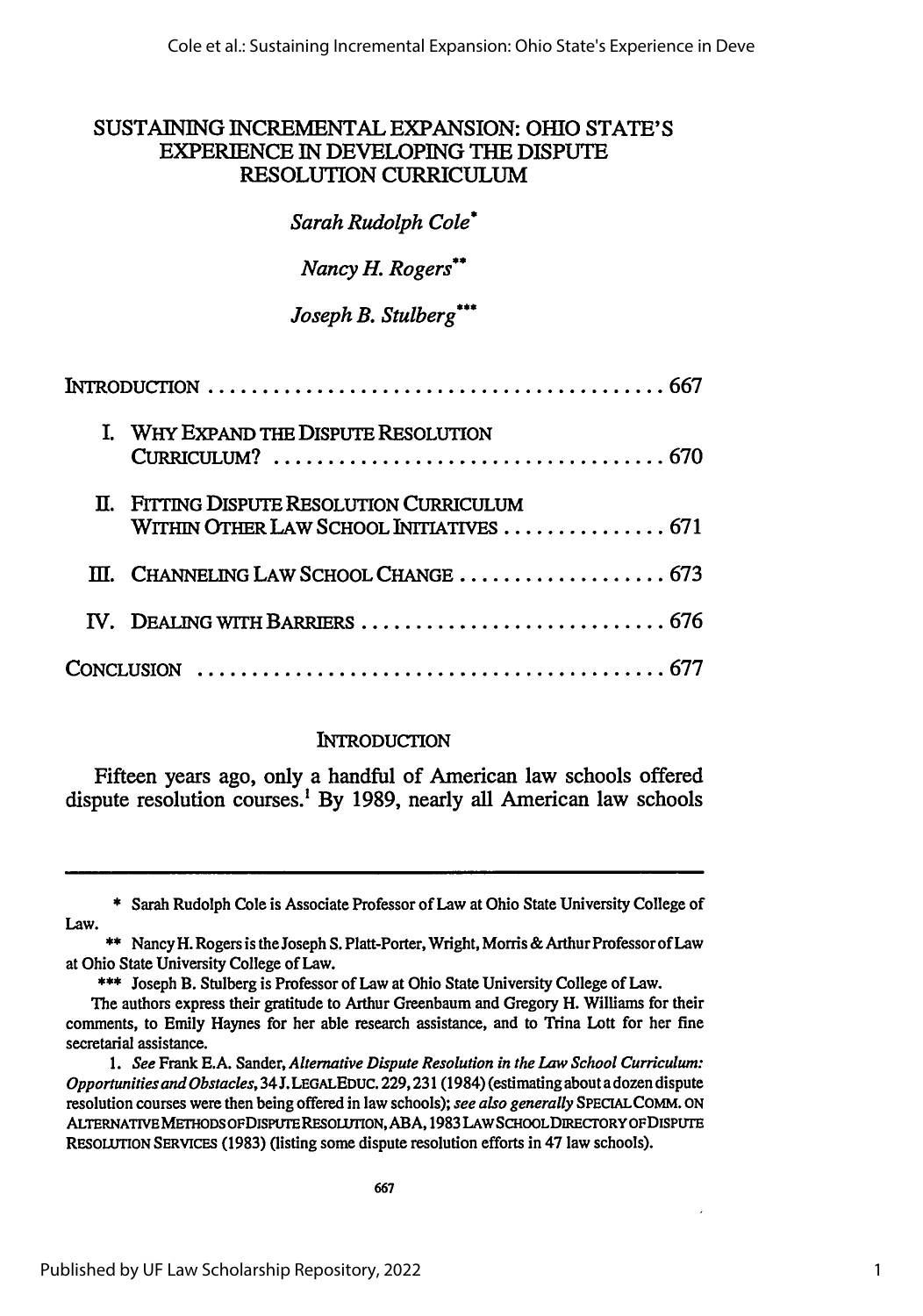offered at least one dispute resolution elective.2 Since then, dispute resolution offerings have grown at a moderate rate;3 from **1989** to **1997** the nation's law schools added an average of one dispute resolution course each.4 Yet in the vast majority of law schools, only a portion of the students study negotiation, mediation, or arbitration.<sup>5</sup> The University of Missouri-Columbia represents one model that differs from this trend; it reaches all students through the integration of dispute resolution teaching throughout the first-year curriculum. In about a dozen other law schools, including the Ohio State University College of Law, electives and course segments are extensive enough that they are **likely** to reach most students.6

The University of Missouri-Columbia introduced its integrated dispute resolution curriculum after making a faculty-wide decision to do **so.7** At Ohio State, **by** contrast, the curriculum grew incrementally based on a series of events and decisions. In 1984, Professor Leonard Riskin suggested that the latter approach was likely to be more common:

Like most activities on the fringes of legal education, mediation is likely to work its way into the curriculum of a given law school only if a faculty member wishes to teach it. **...** The real problems will start if proponents want their colleagues to regard mediation seriously as part of legal education and lawyers' work, and to include it in many places

*2. See generally* **STANDING COMM. ON** DISPUTE RESOLUTION, **ABA,** DIRECTORY OF LAW **SCHOOL** DISPUTE RESOLUTION **COURSES AND** PROGRAMS (1989) (listing at least one dispute resolution course in 164 of the 174 law schools responding).

**3.** In a study of **83** law schools from academic years 1994 to **1997,** growth in dispute resolution courses lagged behind growth in 12 other subject areas. See Deborah Jones Merritt & Jennifer Cihon, *New Course Offerings in the Upper-Level Curriculum: Report of an AALS Survey,* 47 **J. LEGAL EDUC.** 524, **537 (1997).** New international and comparative law courses **(265)** numbered more than three times as many as new dispute resolution courses **(61).** *See id.*

4. See Kimberlee K. Kovach & James **J.** Alfini, *Foreword* to SECTION OF DISPUTE RESOLUTION, **ABA,** DIRECTORY OF LAW **SCHOOL** ALTERNATIVE DISPUTE RESOLUTION COURSES **AND** PROGRAMS **(2d** ed. **1997).**

**5.** *Cf.* SECrIONOFDISPUTERESOLUTION, **ABA,** DIRECTORYOFLAWSCHOOLsALTERNATIVE DISPUTE RESOLUTION **COURSES AND** PROGRAMS **(2d** ed. **1997)** (listing **165** law schools with fewer than six dispute resolution courses and no integrated or required dispute resolution curriculum at the time of the survey).

*6. See id.* at 6-7, 12-15, 26-31, 40-41, 46-47, 60, 72-74, 92-93, 118-19, 127-28, 136-37 (showing that the law schools at the Univ. of California, Hastings Univ., Pepperdine Univ., George Washington Univ., Georgetown Univ., DePaul Univ., Northwestern Univ., Univ. of Maryland, Hamline Univ., Fordham Univ., Univ. of Pittsburgh, Univ. of Houston, and Vermont Law School offered more than seven dispute resolution courses or an extensive integrated curriculum at the time of the survey). Ohio State's dispute resolution curriculum expanded to 12 courses after this survey was taken.

*7. See* Leonard L. Riskin & James **E.** Westbrook, *Integrating Dispute Resolution Into Standard First-Year Courses: The Missouri Plan,* 39 J. LEGALEDUC. 509, 511 (1988).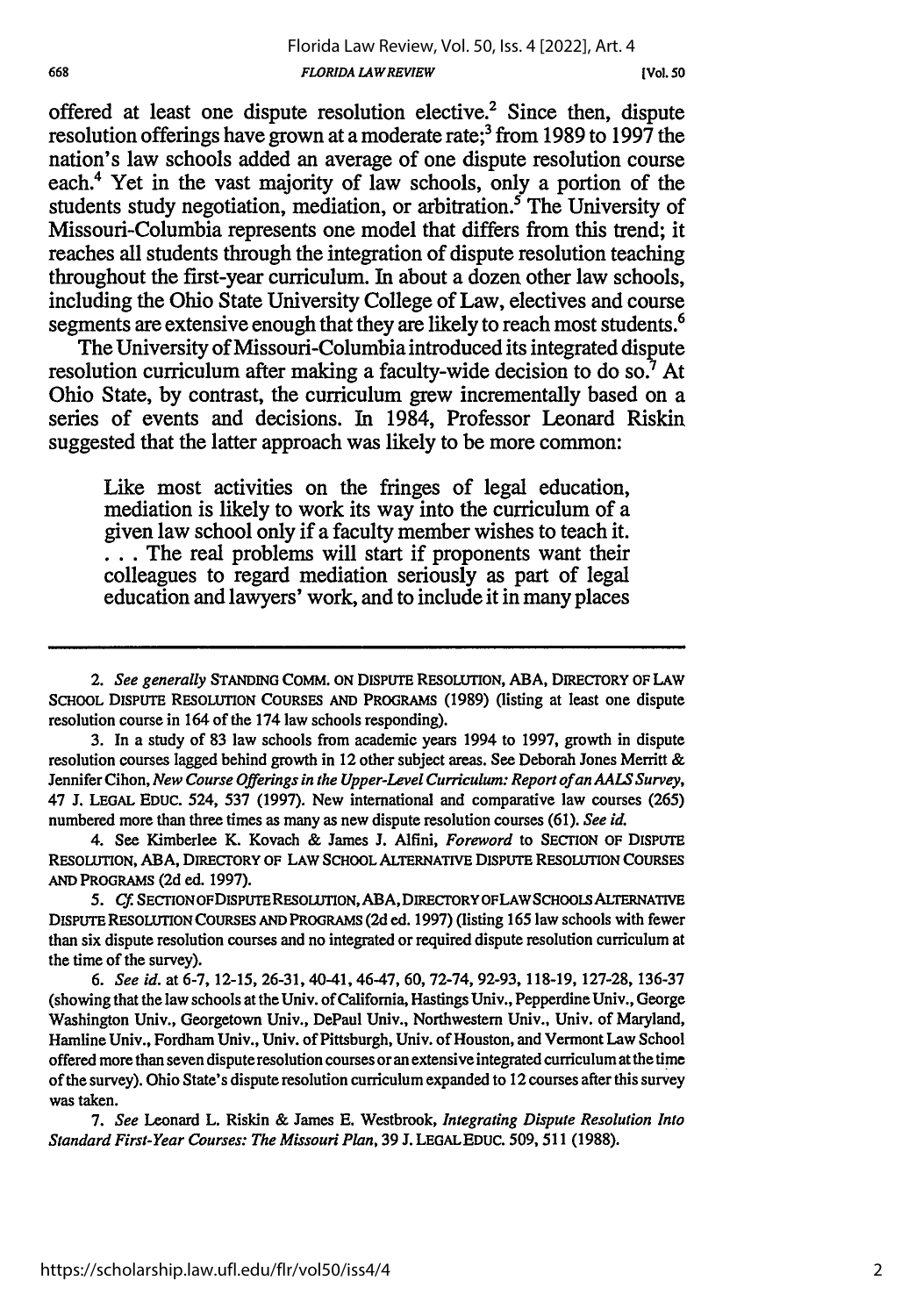*OHIO STATE'S EXPANSION*

1998]

in the curriculum.<sup>8</sup>

Ohio State's experience over the past fifteen years provides a basis for suggestions about what may fuel the expansion of dispute resolution teaching within law schools absent a school-wide program or initiative at the beginning of the process.'

In **1983-84,** Ohio State's dispute resolution faculty consisted of two junior faculty, each of whom taught one dispute resolution elective. During that year, students started a second law review, focusing on dispute resolution. At the time, the new journal's financial future was uncertain.

The **1998-99** academic year provides a contrast to this modest beginning. Regular faculty will offer twelve dispute resolution courses, including two mediation clinics."° In addition, faculty teaching twelve other substantive law courses will integrate dispute resolution concepts and policy concerns into one or two of their class sessions." The *Ohio State Journal on Dispute Resolution* will publish four issues during the year while generating the bulk of its own financial support. **A** nationallyrenowned scholar will give the annual Schwartz Lecture on a dispute resolution topic. Two national policy-oriented research initiatives also will be conducted. Fifty second-year students, representing one-fifth of the class, have registered to pursue, as part of their normal course of study, a prescribed series of courses in dispute resolution and social science research methodology. When the students complete their course work, they will earn a Certificate in Dispute Resolution. During the summer, the regular College dispute resolution faculty will conduct its second annual advanced institute on dispute resolution and the adjunct faculty will teach dispute resolution skills classes.

**11.** In **1997-98** these included two sections of Torts, three sections of Civil Procedure, Administrative Law, Professional Responsibility, Family Law, Business Associations, Legal Writing and Analysis, and Judging. We expect a similar pattern in **1998-99.**

**<sup>8.</sup>** Leonard L. Riskin, *Mediation in the Law Schools,* 34 **J. LEGAL** EDUC. **259,267** (1984).

**<sup>9.</sup>** Profesbor Robert Gorman, a former President of the Association of American Law Schools, wrote, 'Typically, curricular change comes slowly and in small steps. Individual instructors incrementally incorporate new perspectives, subject matter, materials, and instructional techniques in their traditional courses or gradually develop new courses." Robert **A.** Gorman, *Curriculum Developments: A Symposium,* **39 J.** LEGAL EDUC. 469,470 **(1989).**

**<sup>10.</sup>** For the **1998-99** academic year, the Ohio State University College of Law will offer several entry level dispute resolution classes, including two sections of legal negotiation, a mediation clinic dealing with small claims cases, a mediation clinic dealing with multi-party complex cases, a survey dispute resolution course, an intensive one-credit course in facilitating group decisions and a course in commercial and labor arbitration. Advanced offerings include a course in dispute systems design, a seminar in jurisprudence in ADR, a seminar in inter-ethnic conflict resolution, a seminar in conflict in the Middle East, and a seminar in advanced studies in dispute resolution. In the **1998** summer session, the College offered courses in mediation and negotiation taught **by** adjunct faculty.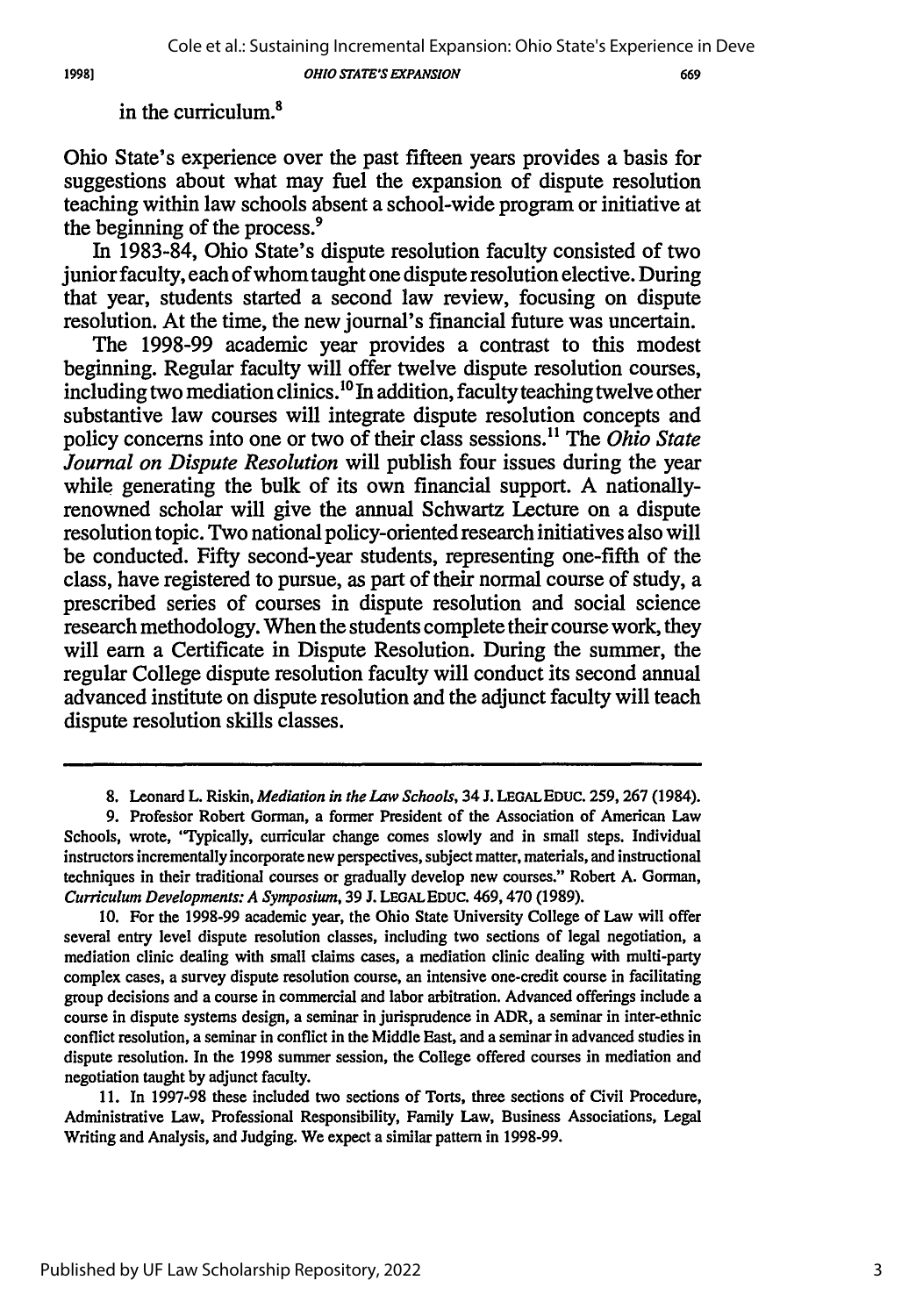This Article examines the forces that triggered and sustained this significant expansion of the dispute resolution curriculum. We suggest that the Ohio State curriculum expanded as a result of the combination of two dynamics. First, and perhaps most significantly, dispute resolution courses fit within programmatic and curricular initiatives that the school was otherwise pursuing. Second, dispute resolution faculty, through their research and public service projects, garnered significant support from government leaders and external funding sources for policy-oriented projects. The recognition and resources enabled the dispute resolution faculty to develop and support research projects, course offerings, symposia and conferences that created opportunities for other regular faculty members to become involved with dispute resolution personnel and activities.

We think that the incremental expansion approach at Ohio State can be replicated elsewhere. This Article seeks to draw generalizations from this experience, particularly as it relates to what dispute resolution faculty can do to foster similar growth.

#### **I.** WHY EXPAND **THE** DIsPuTE RESOLUTION CuRRIcuLuM?

Expansion of dispute resolution teaching to reach most students serves a number of purposes. It provides students with a more balanced view of practice. In 1984, Harvard Law Professor Albert Sacks wrote:

What troubles me is the feeling that our present emphasis on litigation in law school study is not a function of a rounded analysis of the place of litigation in the life of most practicing lawyers or in the provision of legal services generally, or in the development of new law. It may flow, rather, from the interplay of a past pedagogy that focused almost exclusively on appellate litigation and present pressures from the bench and bar that stress visible competence in the courtroom.<sup>12</sup>

The analysis seems apt for dispute resolution today, with studies showing that most cases settle  $^{13}$  and surveys indicating that most lawyers participate in mediation and arbitration.<sup>14</sup> Thus, to understand modern legal practice,

<sup>12.</sup> Albert M. Sacks, *Legal Education and the Changing Role of Lawyers in Dispute Resolution,* 34 J. **LEGAL EDUC. 237,** 244 (1984).

<sup>13.</sup> *See* Samuel R. Gross & Kent D. Syverud, *Don't Try: Civil Jury Verdicts in a System Geared to Settlement,* 44 **UCLA** L. **REv. 1,** 2 & n.2 (1996) (citing studies); *see also* Carrie Menkel-Meadow, *To Solve Problems, Not Make Them: Integrating ADR in the Law School Curriculum,* 46 **SMU** L. REV. 1995, 1996 (1993) ("Most cases settle and students need to know how the modal cases are handled.") (footnote omitted).

<sup>14.</sup> Roselle L. Wissler, Ohio Attorneys' Experience with and Views of Alternative Dispute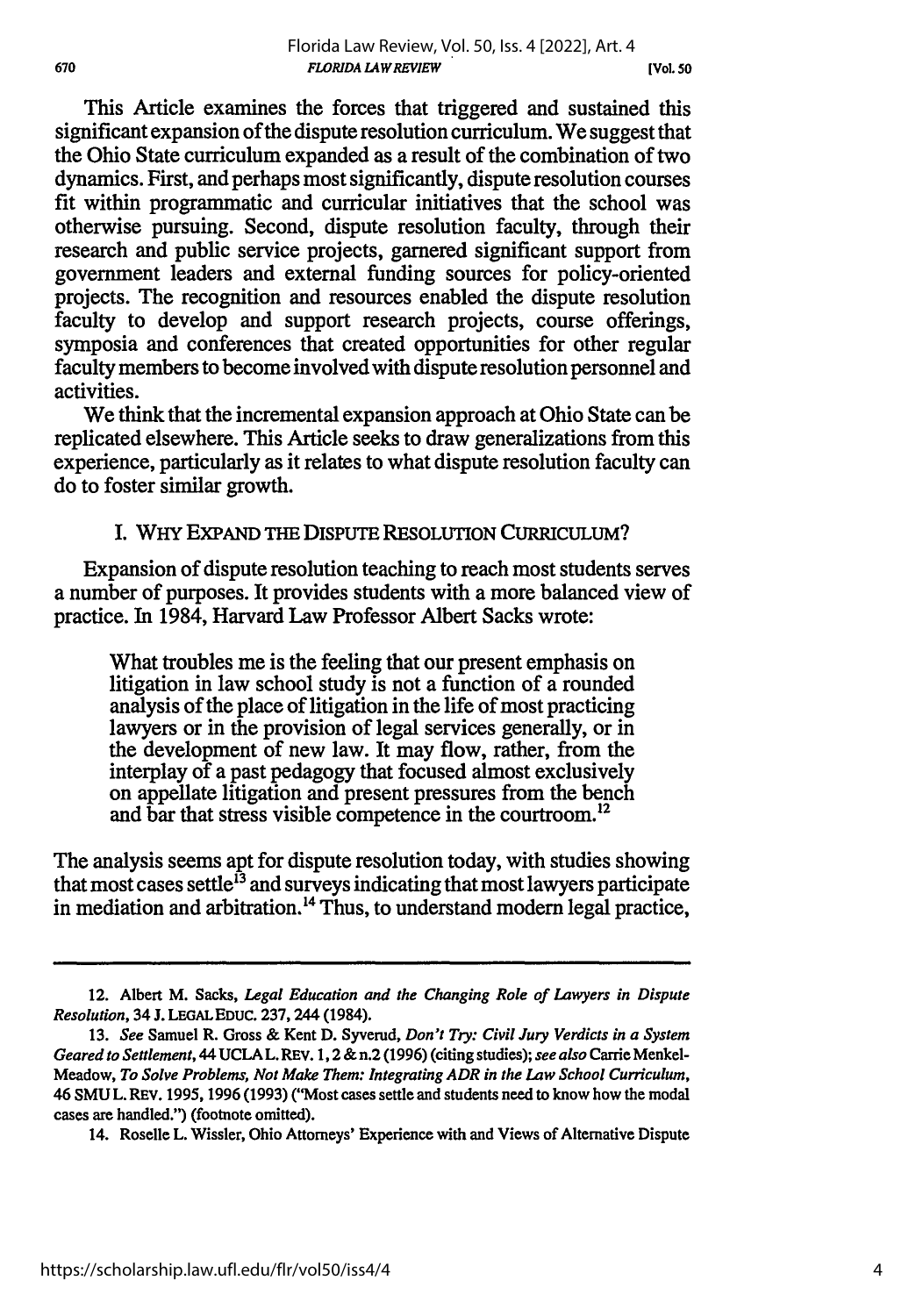students should learn about negotiation, mediation, and arbitration.

19981

Moreover, there is a danger that lawyers unfamiliar with dispute resolution processes will fail to meet clients' expectations for competent representation. Experienced clients, such as corporations, sometimes complain that their outside counsel do not make effective use of mediation.<sup>15</sup> Lawyers who advise clients about the use of non-trial dispute resolution processes should understand their characteristics and potential advantages and disadvantages.

Professor Sacks also emphasized the role of law schools in preparing law students not only to represent individual clients' needs but also to provide leadership in improving the design and operation of the legal process.<sup>16</sup> He wrote, "The bar and bench have an independent responsibility for designing and maintaining a system of justice, and for this the public, including their legislative representatives, will in the long run hold them accountable."<sup>17</sup> Teaching dispute resolution in law school helps prepare students to discharge this important dimension of their professional careers.

# II. FITTING DISPUTE RESOLUTION CURRICULUM WITHIN OTHER LAW SCHOOL INITIATIVES

Expansion of the dispute resolution curriculum at Ohio State fit within initiatives that the faculty was interested in pursuing for other reasons. Institutionalization of the *Ohio State Journal on Dispute Resolution,* for example, satisfied the faculty and students' interest in providing a second avenue for membership on a law review. Integrating dispute resolution topics into traditional substantive law classes supported professors' continuous commitment to keep students informed about challenging issues or practice developments in their respective fields. Electives in dispute resolution fit within the law school's efforts to offer ample writing courses, to add clinical and skills courses that combine theory and practice, and to respond to student interest.

The law review initiative occurred first. In 1983-84, a group of student

Resolution Procedures **1** (1996) (unpublished manuscript, on file with authors) (of **2330** Ohio attorneys responding to a survey, two-thirds had represented clients at dispute resolution processes and 60% had served as a dispute resolution neutral).

*<sup>15.</sup> See* Nancy H. Rogers & Craig **A.** McEwen, *Employing the Law to Increase the Use of Mediation and to Encourage Direct and Early Negotiations,* **13** OHIO **ST.** J. **ON** DisP. REsOL 831, 846-47 (1998).

<sup>16.</sup> *See* Sacks, *supra* note 12, at 243-44.

**<sup>17.</sup>** *Id.; see* Harry T. Edwards, *The Role of Legal Education in Shaping the Profession,* **38 L LEGAL EDUC.** 285, **292** (1988) ("In addition to improving upon the teaching mission, the law schools face a second challenge, that of shaping the directions dispute resolution takes and thus the ways in which justice will be done and the law will develop in the next century.").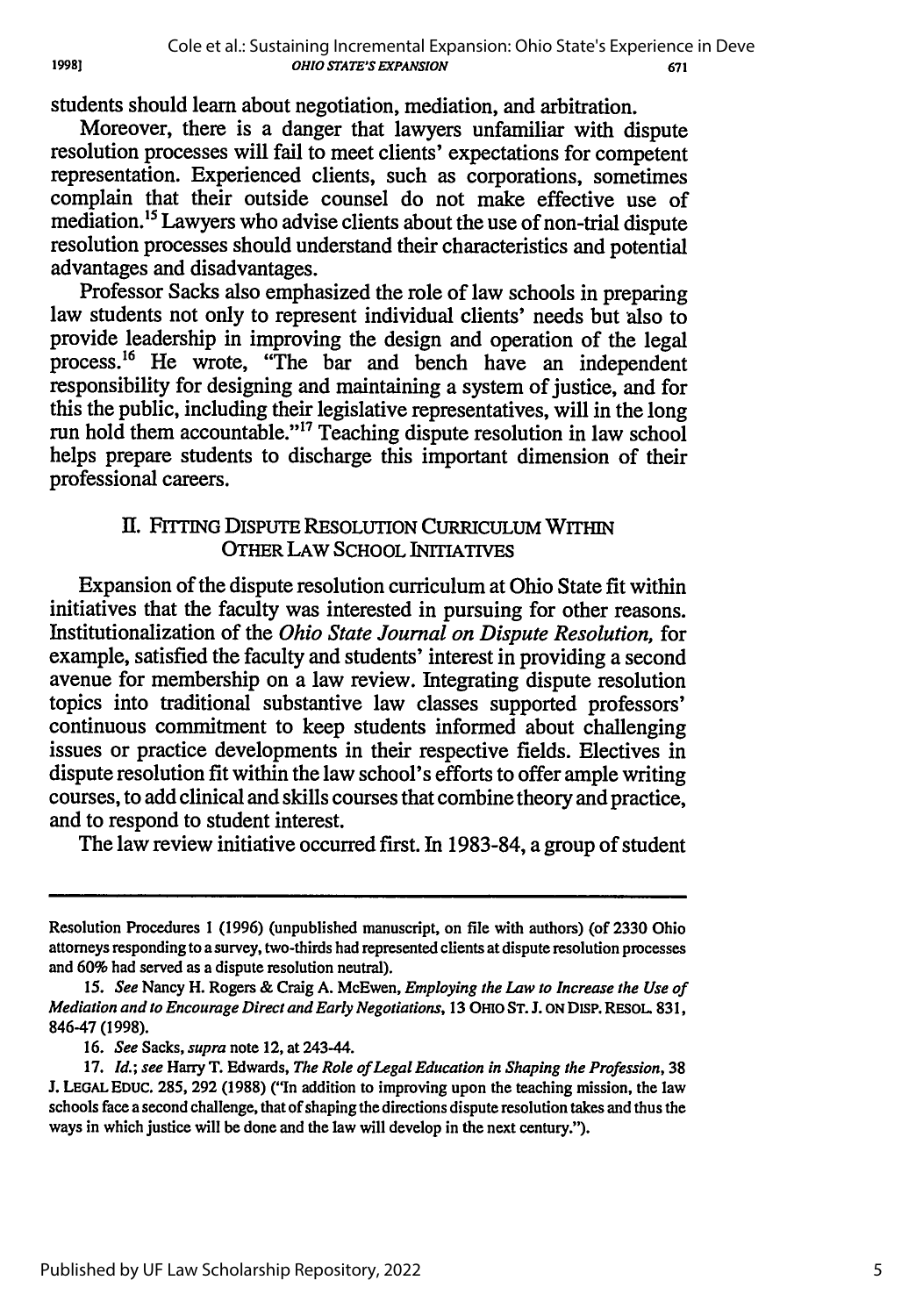leaders visited with individual faculty members, presenting a wellresearched argument that the law school would benefit from adding a second law review. The two dispute resolution faculty were enthusiastic supporters of a second law review and of dispute resolution as an appropriate focus. The new journal had no institutional funding, but students sought and obtained \$100 donations from a number of lawyers intrigued by the topic or supportive of the school. The Student Bar Association welcomed the new law review into its own tiny office and members of the *Ohio State Law Journal* helped to write a constitution and set of governing procedures. A group of prominent lawyers and mediators consented to the use of their name as advisors for the fledgling journal, and the Society for Professionals in Dispute Resolution provided publicity to help launch it. The effort to establish a second journal had such breadth and earnestness that it may have succeeded even if the law review had picked another area of focus. Nonetheless, support from faculty and the bar helped steer the effort toward dispute resolution.

A second initiative—to integrate the analysis and discussion of dispute resolution topics into traditional substantive law courses-built on the faculty's sustained commitment to ensure that their course coverage addressed changing issues in their fields. Faculty awareness of emerging dispute resolution issues stemmed from multiple sources beyond their own research. Student staff of the *Ohio State Journal on Dispute Resolution* frequently asked faculty for dispute resolution topics that could be the basis for their student notes; they also sought faculty review of article submissions within the faculty members' areas of substantive expertise. These student-faculty contacts increased significantly between 1984 and 1998 as the *Journal* editorial staff grew from twenty-eight students publishing one issue per year to a sixty-four-person staff publishing four issues per year. School-wide events focusing on dispute resolution topics supplemented faculty awareness of dispute resolution issues.

The College dedicated an endowed annual lecture to dispute resolution, so faculty heard nationally prominent scholars and jurists speak about important issues and trends in the field. Professors visiting to teach a dispute resolution skills course sometimes also spoke at a faculty colloquium. The College hosted symposia and policy conferences on the condition that any interested Ohio State faculty could attend without charge. These events served as additional vehicles for mingling nationally prominent scholars, judges, and policy makers in the dispute resolution field with Ohio State faculty. Faculty members from targeted disciplines-for example, Criminal Law and Family Law-participated in a series of faculty seminars discussing the increased use of dispute resolution processes in these specific fields.

The *Journal* and school-wide events fostered an environment in which faculty frequently talked about developments in dispute resolution. During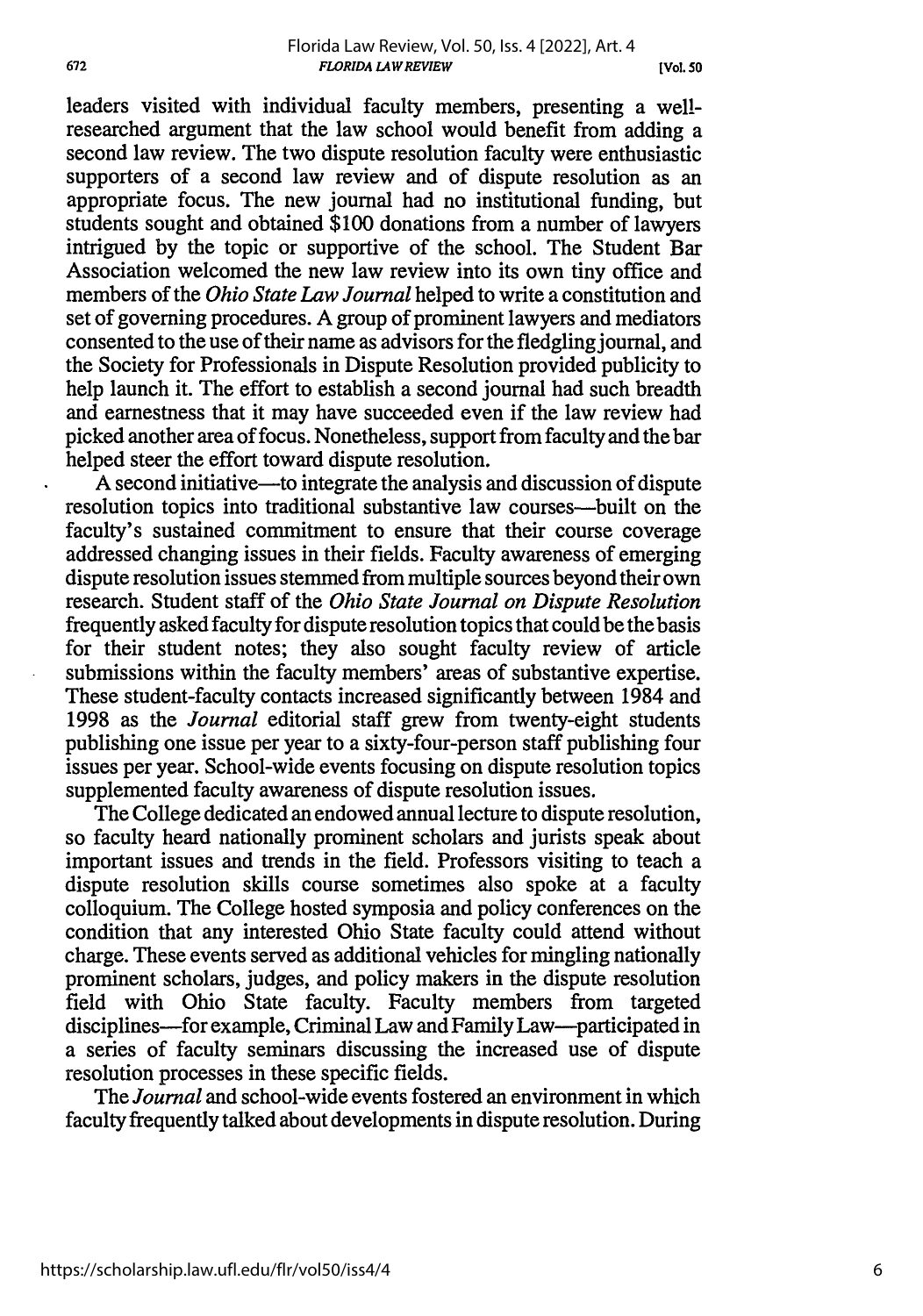this period, faculty added dispute resolution segments to courses in Property, Civil Procedure, Contracts, Family Law, Civil Law Practicum, Professional Responsibility, Administrative Law, and Evidence.

A third College initiative arose in the early 1990s in a time of clarion calls that law schools add teaching in professional skills and values.<sup>18</sup> The College of Law developed a series of one-credit courses, including courses in negotiation and mediation, that combined practice and theory.19 These one-credit hour skills courses initially were scheduled during the summer school session but later were also offered as one-week intensive courses during the College's fall, winter, and spring one-week intercessions.<sup>20</sup>

The College expanded its writing opportunities for students by increasing the number of seminar offerings.<sup>21</sup> Two seminars, one on dispute resolution and one on inter-ethnic conflict resolution, were included in this expansion, another "fit" with a College initiative.

In 1995, the University announced a competition for targeted budget enhancement for particular initiatives of excellence. The College of Law decided in 1996 to nominate expansion of the dispute resolution curriculum for support. The favorable University decision produced funds for the addition of two dispute resolution faculty.<sup>22</sup> This permitted the College to add six dispute resolution courses by Fall of 1998 and expand its mediation clinic.

In sum, most growth in the dispute resolution curriculum occurred because it was consonant with these broad-based College initiatives. The dispute resolution faculty pointed out the fit. More was involved, however. The concurrent, complementary activities of the dispute resolution faculty seemed to support the expansion. We turn now to a discussion of those efforts.

## Ill. **CHANNELING LAW SCHOOL CHANGE**

Dispute resolution faculty members secured help from colleagues and engaged in research and public service activity that enabled them to

*<sup>18.</sup>* **See SECTION OF LEGAL EDUC. AND ADMISSIONS TO THE BAR, ABA, LEGAL EDUCATION AND PROFESSIONALDEVELOPMENT-ANEDUCATIONALCONTmNUUM** 330-34 **(1992)** (Report of the Task Force on Law Schools and the Profession: Narrowing the Gap); **STANDARDS FOR APPROVAL OFLAW SCHOOLS,** Standards **302** & **303 (1995).**

**<sup>19.</sup>** For a general discussion of dispute resolution courses as skills training, see generally Menkel-Meadow, **supra** note **13** (discussing dispute resolution courses as fitting with a focus on lawyering skills).

<sup>20.</sup> The dispute resolution faculty used grant monies to bring in nationally prominent dispute resolution faculty to teach these one-week, one-credit courses.

<sup>21.</sup> Nationally, about 44% of new law school courses added between fall 1994 and spring **1997** had a writing or skills aspect. See Merritt & Cihon, **supra** note **3,** at 534.

<sup>22.</sup> The two faculty are Sarah Rudolph Cole and Joseph B. Stulberg.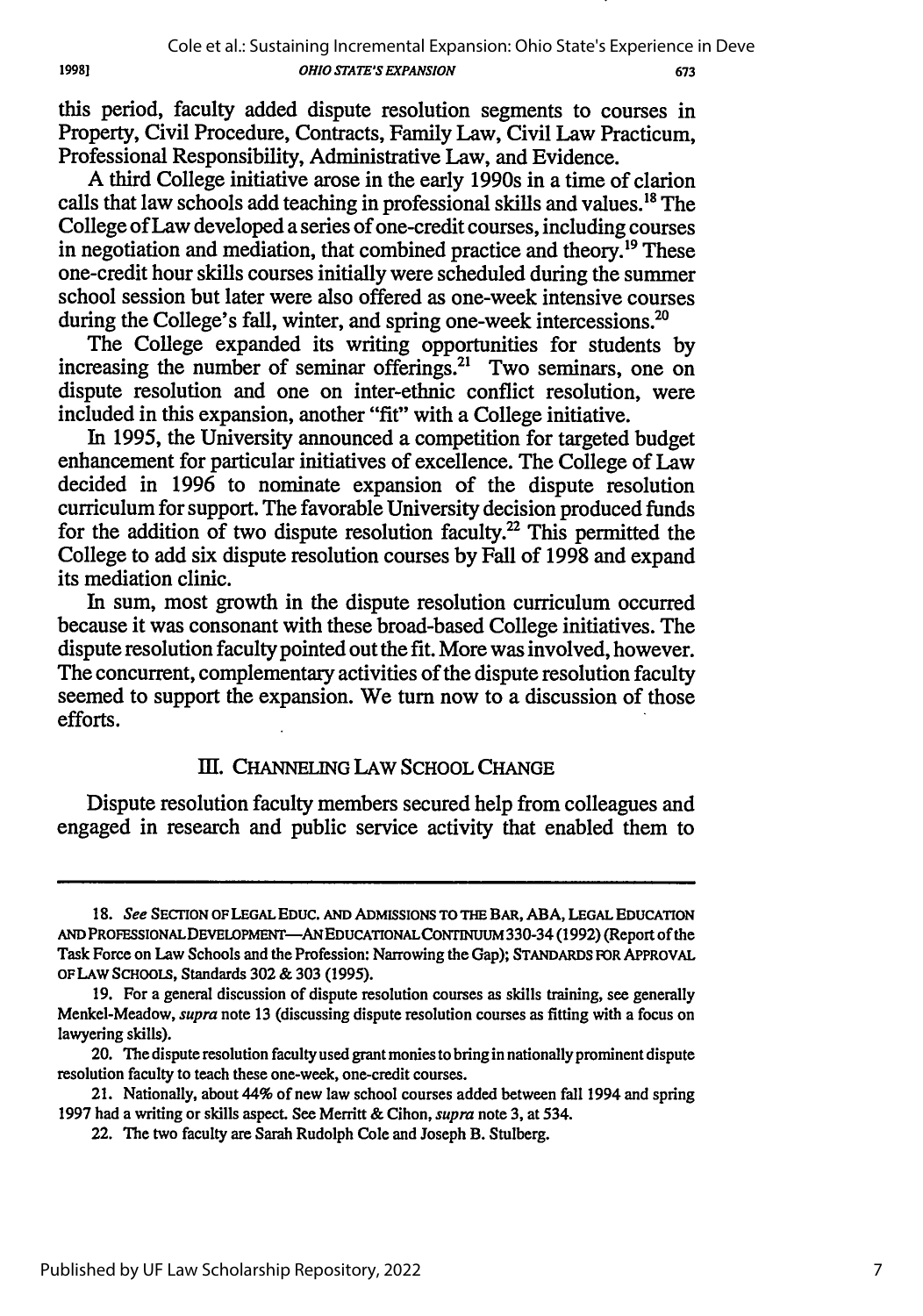advance the implementation of the College's curricular initiatives. First, the College of Law received critical assistance in helping interested faculty develop a dispute resolution unit within their traditional substantive law courses. As part of the University of Missouri's federal grant from the U.S. Department of Education's Fund for the Improvements of Post-Secondary Education (FIPSE), Professor Leonard Riskin spoke to the Ohio State law faculty, demonstrated a course segment, and met with individual faculty members to suggest how a segment might be developed for their courses. The FIPSE grant supported several of our faculty attending meetings at the University of Missouri-Columbia at which its first-year dispute resolution project was discussed. Ohio State faculty attending the meetings reported back to the College's Academic Affairs Committee regarding the feasibility of integrating dispute resolution into other courses. In addition, the FIPSE grant enabled college faculty to develop teaching exercises and funded the purchase of course and research materials. Faculty, with this assistance, added course segments on dispute resolution in Torts, Legal Writing and Analysis, Business Associations, and Employment Law.

Regular, as opposed to adjunct, faculty taught most of the primary dispute resolution courses, a development made possible because the Dean supported the faculty members' desire to teach in this area.<sup>23</sup> As a result, at Ohio State participation of these professors in faculty governance decisions regarding curricular development increased the likelihood that dispute resolution courses would be integrated into the curriculum. Having regular faculty teaching dispute resolution courses also kept other faculty informed about the field, because when the dispute resolution faculty engaged in research, they asked colleagues to help in research design. When they wrote, they submitted working drafts to faculty colleagues for their critiques.

The scholarship activities contributed in a second way, by winning professional recognition. One faculty member co-authored books that received the book prizes awarded by the Center for Public Resources (CPR) Institute on Dispute Resolution.<sup>24</sup> In addition, the CPR Institute honored three law students whose notes were published in the *Joural '*

*25. See Migrant Farm Project, N.J. Court, Are Honored in Program for Merit and Innovation in ADR,* **10 ALTERNATIVES TO THE HIGH COST** OFLITIG. **31,34 (1992)** (noting winners

**<sup>23.</sup>** Nationally, **by** contrast, 40% of ADR courses were taught **by** adjuncts about five years ago. *See* **Francis** Flaherty, *B+forADR on Campus,* **11 ALTERNATIVE TOTHE HIGH COST OFLITIG. 65, 69 (1993).**

<sup>24.</sup> *See Judicial ADR and Special Honor for Sander Highlight 1989 CPR Legal Program Awards,* **8 ALTERNATIVES TO THE HIGH** COST OFLITIG. **39,47 (1990)** (Nancy H. Rogers **&** Craig **McEwen** were co-recipients of the Book Prize for **MEDIATION:** LAW, **POLICY, AND** PRACTICE **(1990));** *A Variety of ADR Methods Figures in '87 CPR Awards,* **6 ALTERNATIVES TO THE HIGH COST** OFLITIG. 33, 43 **(1988)** (Nancy H. Rogers and Richard **A.** Salem were awarded the **Book** Prize for **A STUDENT'S GUIDETO MEDIATION AND THE LAW (1987)).**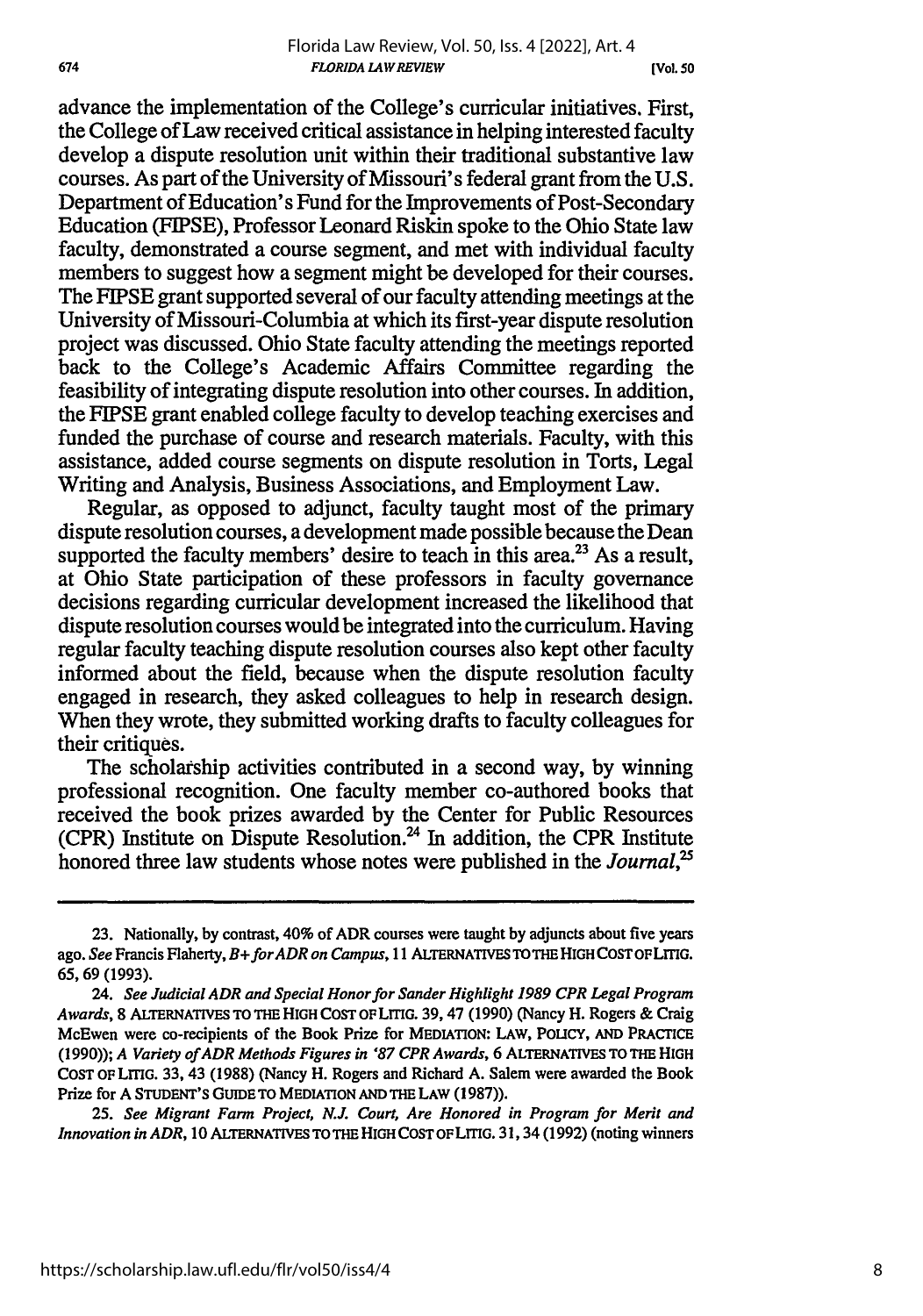a law professor whose article was published by the *Journal,26* and the report of a committee chaired by a College faculty member.<sup>27</sup> In 1994, the ABA's Section on Dispute Resolution designated the *Journal* as its official publication for members, thereby enhancing its national reputation among practitioners and stabilizing its financial operation.

19981

The quality and value of these scholarly activities garnered additional sources of recognition that have been critical to an expanded dispute resolution presence at the law school. In 1992, the William and Flora A. Hewlett Foundation designated the University as one of its "Dispute Resolution Theory Centers." This designation by the nation's pre-eminent source of private philanthropy for dispute resolution activity brought the University into a group of seventeen, similarly designated universities. The original grant and subsequent renewal awards were predicated on the recognition of a critical mass of faculty scholars interested in dispute resolution issues. The initial grant and subsequent renewals also sustained the expanding identity and commitment of this faculty to the enterprise and provided direct financial support for student research assistants and other help to assist faculty research and teaching. Further, these funds were used to provide the stipends for visiting faculty who were teaching the onecredit dispute resolution courses. Similar professional prestige and standing for faculty research activity was secured when faculty received financial support for selected research projects from the National Science Foundation<sup>28</sup> and the Exxon Education Foundation.<sup>29</sup> The grants and recognition from these external sources solidified the credibility of this field of inquiry within the law school, throughout the community, and among alumni.

Third, College faculty engaged in public service that focused on courts and the development of law regarding mediation. This public service

of the ninth annual CPR Legal Program Awards including student Nancy Reynolds who won second place for her note, *Why Should We Abolish Penalty Provisions for Compulsory Nonbinding Alternative Dispute Resolution?,* 7 OHIO **ST.** J. **ON** DiSp. REsOL 173 (1991)); *CPR Awards for Excellence in ADR*, (last modified Aug. 8, 1998) <http://www.cpradr.org/awards.htm> (Robert A. Wells won Second Prize for his note, *The Use of Arbitration in Director and Officer Indemnification Disputes,* 13 OHIO ST. J. **ON** DISP. RESOL 199 (1997)).

<sup>26.</sup> *See CPR Awards Program for Excellence in ADR* (last modified Aug. 8, 1998) <http://www.cpradr.orglbiblio.htm> (Harvard Professor Robert H. Mnookin won the Book Prize for his article, *Why Negotiations Fail: An Exploration of Barriers to the Resolution of Conflict, 8* OHIo **ST.** J. **ON** DIsP. RESOL 235 (1993)).

<sup>27. 1991</sup> CPR Legal Program Award to the Society of Professionals in Dispute Resolution Law and Public Policy Committee, Nancy Rogers, Chair, for its report, "Mandated Participation and Settlement Coercion: Dispute Resolution as it Relates to the Courts." *See Migrant Farm Project, supra* note 25, at 34.

<sup>28.</sup> National Science Foundation Grant #SBR-922 4332 (1993) (Phil Sorensen, Nancy Rogers, and Richard Klimoski, principal investigators).

<sup>29.</sup> Exxon Education Foundation (1986) (Nancy Rogers, principal investigator).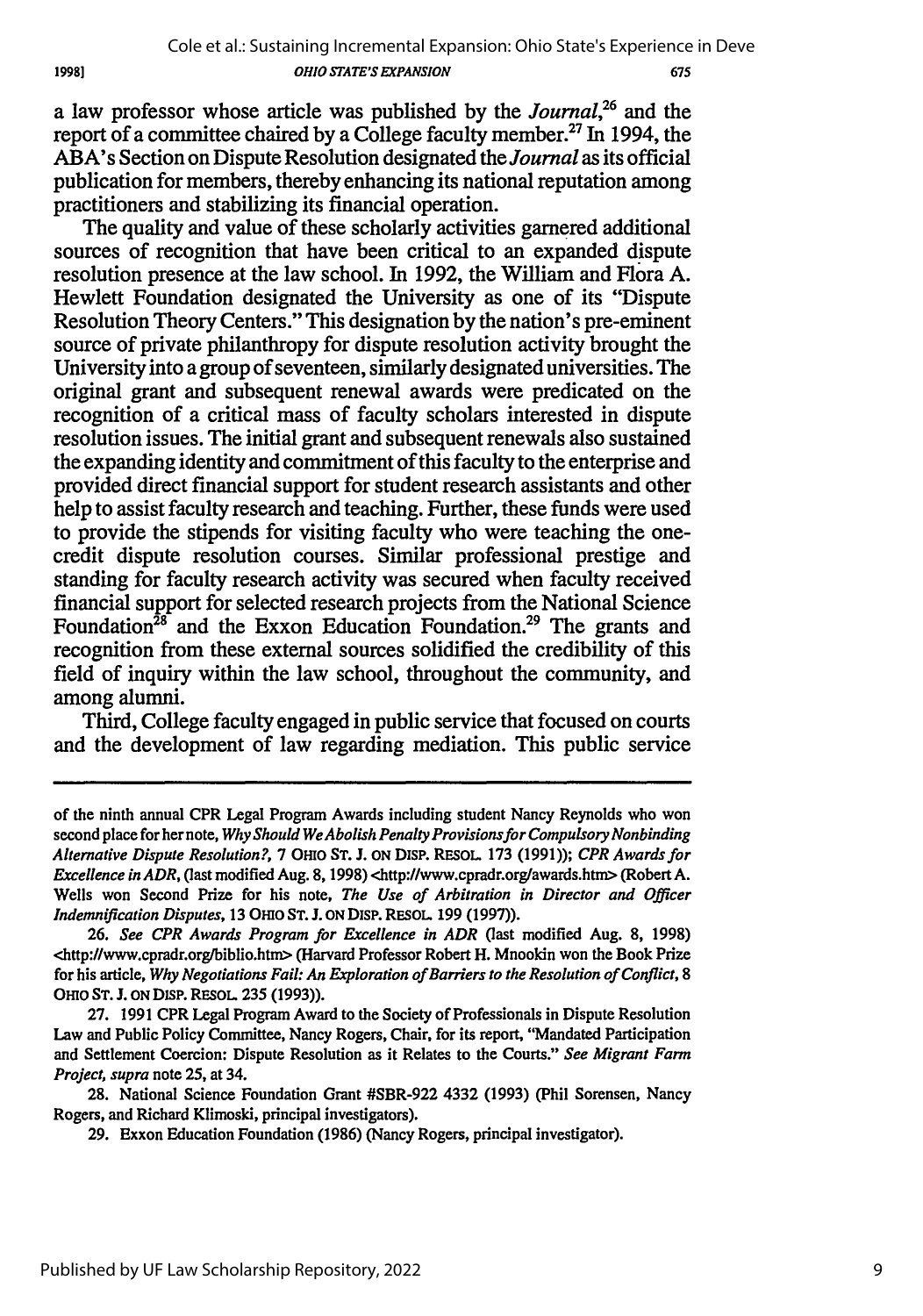**[Vol. so**

included working with the state supreme court dispute resolution committee to develop a law and social science approach to monitoring the quality of court mediation programs and joining with faculty from three other institutions to provide academic support for a uniform/model mediation law project.<sup>30</sup> The College also launched a pilot Court Consultation Project to provide free technical support to courts planning mediation programs. The structure of each initiative reflected one or more of four governing themes: (1) participating faculty would apply research skills and insights to the development of public policy; (2) project activity would enable participating faculty members to provide student research assistants with valuable learning opportunities; (3) financial support for the initiatives should be provided by grants from public institutions or private contributors rather than through a fee-for-service; and (4) public agencies should be primary partners or beneficiaries.

This structure contributed to strengthening the curriculum in both predictable and unpredictable ways. Working with public sector leaders in local jurisdictions enabled faculty to solidify "case referrals" and secure continued support for clinical course activity. Increased faculty and student interaction with public leaders resulted in publicity about expanding activities in dispute resolution and the College faculty's contributions to that growth.<sup>31</sup> Also, the projects with court, legislative and bar leaders from non-Ohio jurisdictions expanded the web of interaction and participation among College faculty, as scholarly expertise possessed by colleagues in such areas as civil procedure and legislation became critical to executing the particular partnership initiative. We speculate that the public service partnerships and research also assisted the College in persuading the University to fund two more dispute resolution faculty.

# **IV. DEALING** WiTH BARRIERS

Working to fit dispute resolution initiatives within a dynamic collegewide strategic initiative helps to avoid a common pitfall in curriculum reform-that faculty members are already occupied with other endeavors, challenged to teach key concepts in the time allotted their courses, and anxious to devote scarce time to deepening expertise in their primary fields of scholarship and teaching. As the dispute resolution curriculum develops further, though, we anticipate several additional challenges.

<sup>30.</sup> *See generally Symposium on Drafting a Uniform/Model Mediation Act,* 13 OHIo **ST. J.** ON DIsP. REsOL. 787 (1998).

<sup>31.</sup> *See* Editorial and Comment, *National Attention: Ohio Nurtures Dispute-Resolution Leaders,* CoLuMBus DISPATCH, Dee. 2, 1993, at **12A;** John D. Feerick, *ADR in Law Schools: The New Curricula,* 51 DISP. RESOL **J.,** Jan. 1997, at 60, 61; Steven H. Goldberg, *"Wait a Minute. This Is Where I Came In. " A Trial Lawyer's Search forAlternative Dispute Resolution,* 1997 B.Y.U. L. REV. 653, 653 (regarding Ohio State's Institute on Dispute Resolution).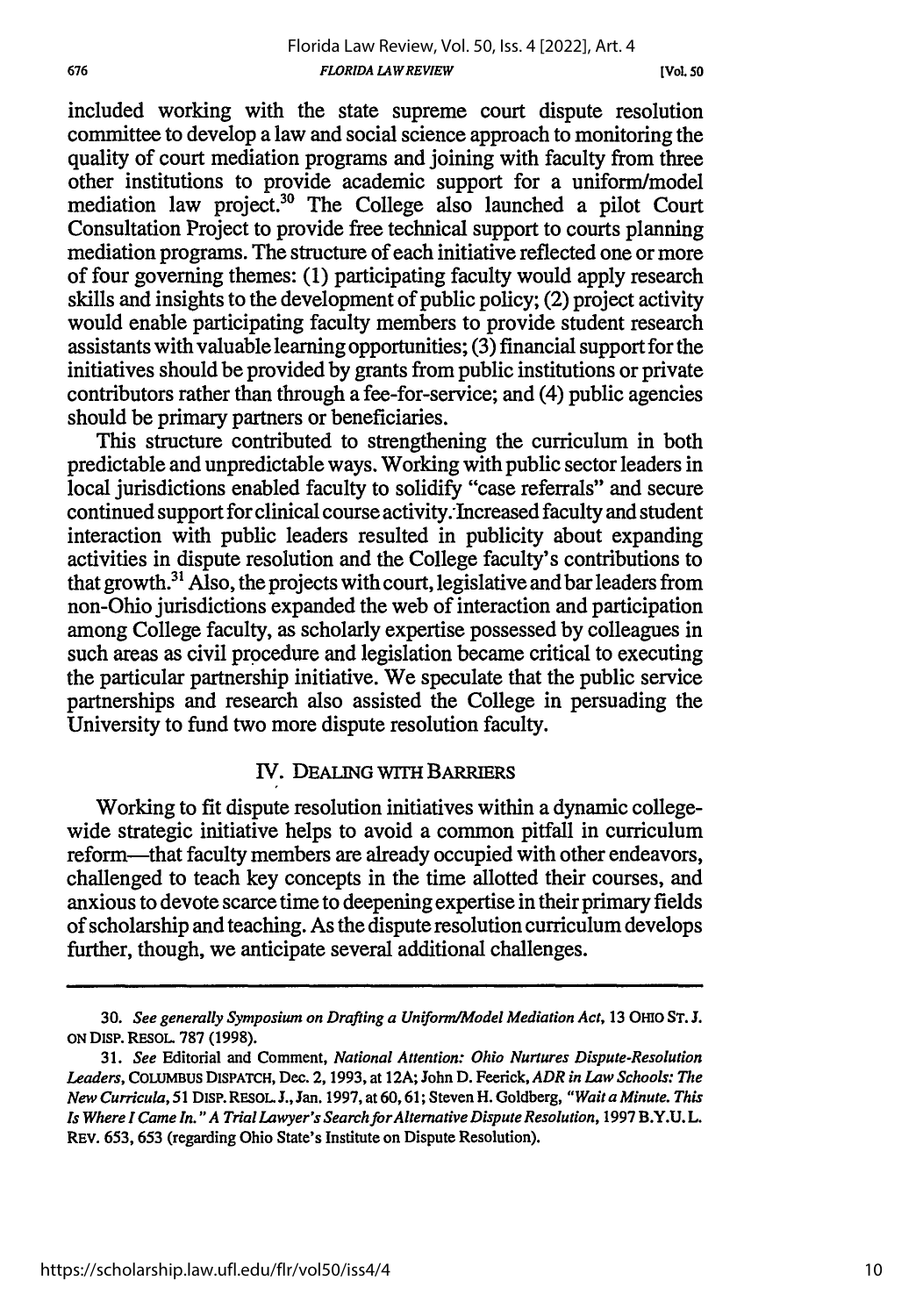Typically, dispute resolution courses make heavy demands on faculty resources. By design, student enrollments for these courses are limited in order to promote multiple opportunities for writing and performance skill activity. While this fits nicely with the law school's commitment to offer sufficient small section teaching to meet student needs for seminar paper and clinical courses, it restricts the number of students who can enroll in these courses, and thereby creates some critical challenges regarding access and sequencing. We have tried to structure some of the new courses to be more "survey like" so that larger numbers of students could enroll. To promote access for students, we have required little sequencing among the dozen dispute resolution courses.<sup>32</sup> That decision creates the challenge of minimizing redundancy in an effort to bring students up to speed.

19981

Grading is also on the agenda.<sup>33</sup> Few dispute resolution courses have traditional exams. Dispute resolution faculty may be tempted by the more flexible nature of various evaluation options to allow the grade distribution to drift upward. If that occurs, faculty and students may discount the dispute resolution courses as less rigorous offerings.

#### V. **CONCLUSION**

The story of the Ohio State dispute resolution curriculum expansion seems to be one of fitting within the rhythm of the institution. We think that the expansion can be replicated in other law schools, even when the faculty does not make a firm commitment to expand dispute resolution teaching at the beginning of the effort. One faculty member teaching in the area can be instrumental in expanding the curriculum by suggesting that dispute resolution become a part of school initiatives. To facilitate the choice of dispute resolution, the Ohio State experience suggests that it is important to keep colleagues informed about the field and to help them when they are departing from their primary expertise to teach in dispute resolution. A law school should also spread news of the curriculum's successes, secure the decanal and faculty support to expand the number of full-time faculty who teach at least one course in the field, and seek nonlaw school sources of funding for public service and pilot projects.

**<sup>32.</sup>** Students must take other dispute resolution courses before or concurrently with Dispute Systems Design and Advanced Studies in Dispute Resolution.

<sup>33.</sup> *See* Robert B. Moberly, *A Pedagogy for Negotiation,* 34 J. LEGAL EDUC. 315, 324-25 (1984) (discussing grading negotiation classes).